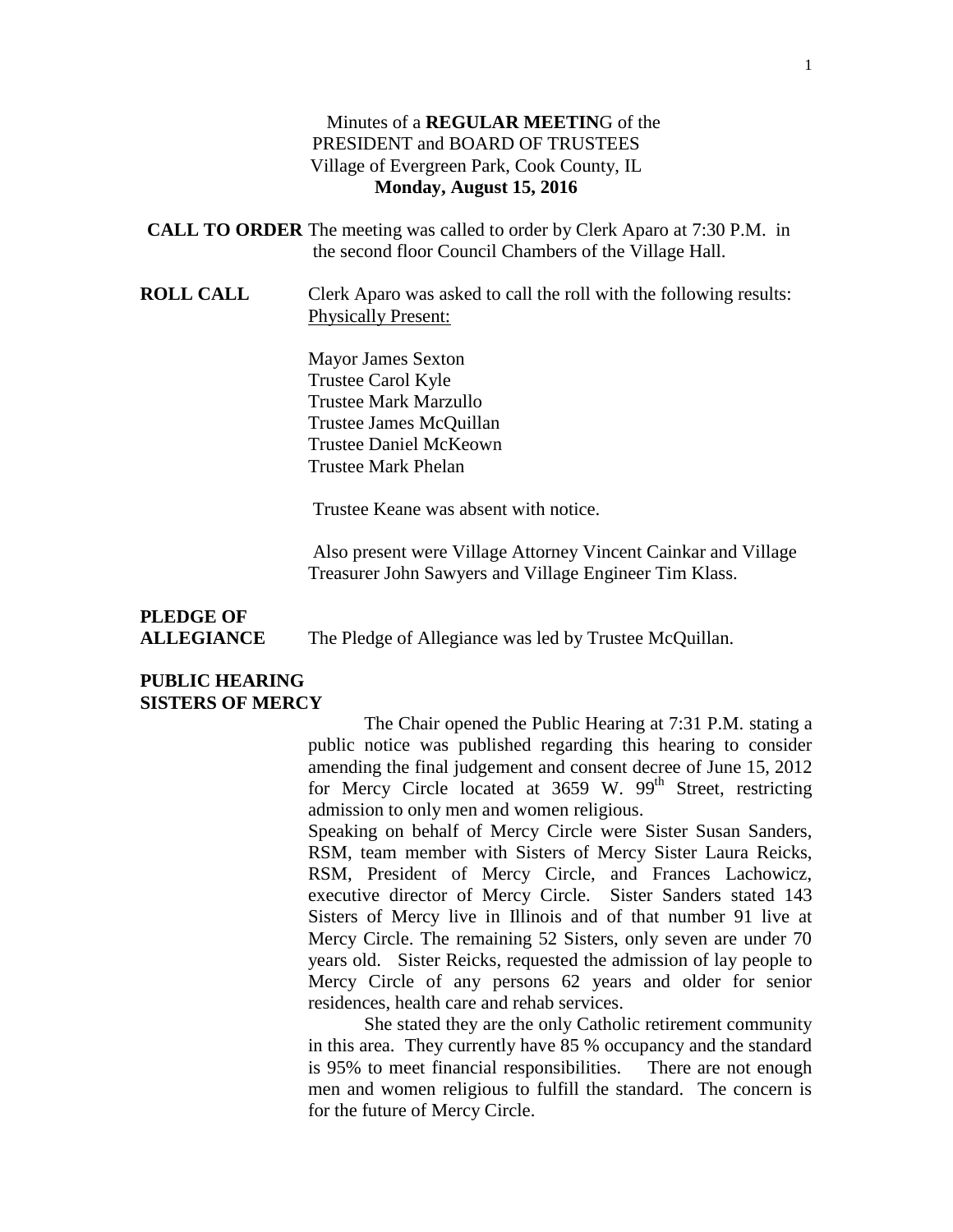Ms. Lachowicz stated Mercy Circle has a 5 star rating and has passed all inspections by the Illinois Department of Public Health and have zero deficiencies since opening. She added 115 jobs have been created due to Mercy Circle.

Mrs. Helen Cuprisin, 9200 Block of Homan, questioned the cost of entry for a layperson. The Chair suggested she meet with them in private for an explanation of costs.

Mr. Percy Allen, 8900 Block of Mozart, asked for an explanation of a deficiency. Ms. Lachowicz stated it is a term used for something that is not up to nursing standards or senior living standards. Motion by Trustee Kyle second by Trustee Marzullo to close the public hearing at 7:38 p.m. Upon roll call, voting YES: Trustees Kyle, Marzullo, McQuillan, McKeown and Phelan; voting NO: NONE. The motion was passed and so ordered by the Chair.

## **OPEN PUBLIC**

**FORUM** The Chair made the following announcements:

- 1. Special thanks to EP Police Officers and the EP Police Department for the apprehension of two subjects in a recent garage burglary. Correspondence was received from Mrs. Cunningham and other residents to the EPPD for a job well done.
- 2. The Chair gave a West Nile update stating the entire Village was sprayed last week.
- 3. The Chair reported the Community Farm has given 852 of fruits and veggies to the EP Food Pantry. The Chair gave special thanks to EP Street Department for their work at the farm specifically Gavin Yeaman and Jim Nowicki.
- 4. The Village Hall will be closed on Monday, September5, 2015 in observance of Labor Day. The next Village Board meeting is Tuesday, Septembers 6, 2015 due to the holiday.
- 5. Vehicle stickers are on sale at the Village Hall and the deadline for purchase is September 15, 2015.
- 6. Sunday August 21, 2016 City Lights Orchestra performs under the direction of Rich Daniels for the final Summer Concert at 6 p.m. at Klein Park.
- 7. Most Holy Redeemer Church is hosting their  $75<sup>th</sup>$  Anniversary Parish/School reunion on parish grounds at 9525 S. Lawndale on Saturday, September 3, 2016. Contact MHR for more information at 708-425-5354.
- 8. Sunday September 11, 2015 a live musical concert at 5:00 p.m. By our home town son, Perry Danos will be given at the 50 acre Park on 91<sup>st</sup> Street.
- 9. Carson's grand opening is scheduled for Wednesday, September 14, 2016. A special promotion will be offered to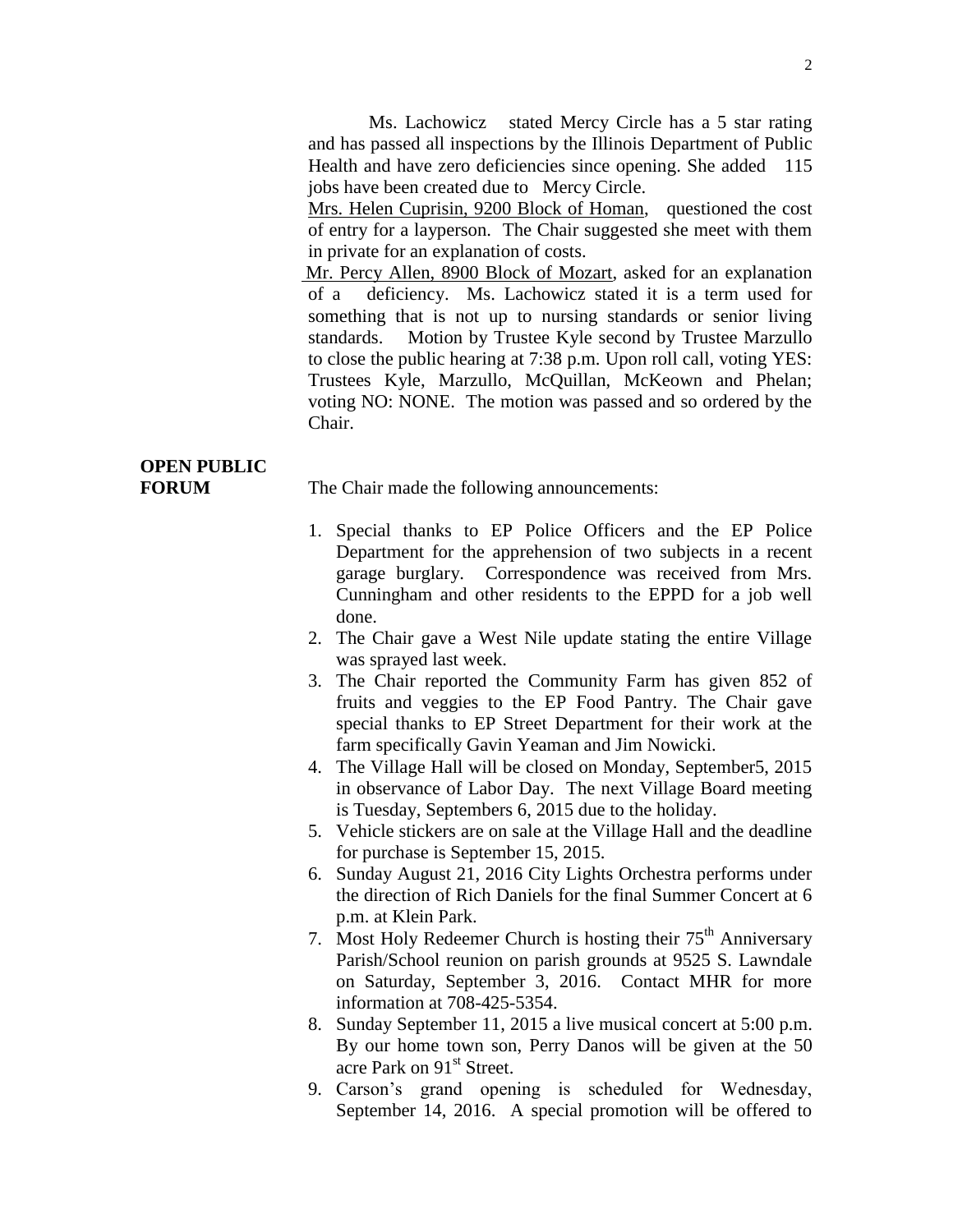raise funds for the new senior mini bus. More information to follow.

- 10. The final movie in the Park is Friday August 19, 2016 with the classic animated "Aladdin" at 8:15 p.m. at Circle Park.
- 11. The Village will host the Hot Rod Classic Car Show at Yukich Field on Friday, September 23, 2016 from 3:00 to 10:00 pm. Proceeds will benefit the "March 4 Meg Foundation."
- 12. Farmers Market opens at 7:00 am until 1:00 pm every Thursday at Yukich Fields until October 2016.
- 13. EP Rec. Dept. Candlelight Theater present, "A Night of One Act Plays" at the Senior Center on Saturday, September 10 at 7:00 p.m. and a dinner theatre matinee on Sunday, September 11, dinner at 12:30 p.m. and performance at 2 pm. Tickets are available at the Community Center during normal business hours. Information is on the website.
- 14. Trustee Marzullo reminded everyone only the current Village vehicle sticker should be displayed on the windshield.
- 15. Trustee Phelan stated due to recent incidents of children being hit by vehicles he asked everyone to slow down while driving.

# **OPEN PUBLIC**

**AUDIENCE** Mr. Clarence Nowicki, 8900 Block of Troy, questioned if single family homes are still planned for the former Aqua Pool property. The Mayor responded that is correct and in direct contrast to the rumors there are no multiple dwellings planned.

# **REGULAR**

**AGENDA** Motion by Trustee Phelan second by Trustee McKeown to waive the reading of the minutes of the July 18, 2016 Regular Meeting of the President and Board of Trustees and approved as presented was passed by unanimous voice vote and so ordered by the Chair.

#### **ZONING BOARD MEETING**

**JULY 18, 2016** Motion by Trustee Phelan second by Trustee McKeown to waive the reading of the minutes of the July 18, 2016 meeting of the Village Board acting as a Zoning Board of Appeals for a rear yard setback variation and parking variation for 2952 W  $95<sup>th</sup>$  Street approved as presented was passed by unanimous voice vote and so ordered by the Chair.

#### **RESOLUTION NO. 19-2016**

Motion by Trustee Phelan second by Trustee Marzullo, to approve **Resolution NO. 19-2016** with expenditures of the General Corporate Fund of \$ 851,018.91 the Sewer & Water Fund in the amount of  $\$$  94,159.84 and the 95<sup>th</sup> Street TIF Fund  $\$$  1,458.90 and the Capital Improvement Fund, \$368.26 and the Street Bond Fund \$ 24,930.00 for a total of \$ 971,935.91. Upon roll call, voting YES: Trustees Kyle, Marzullo, McQuillan, McKeown and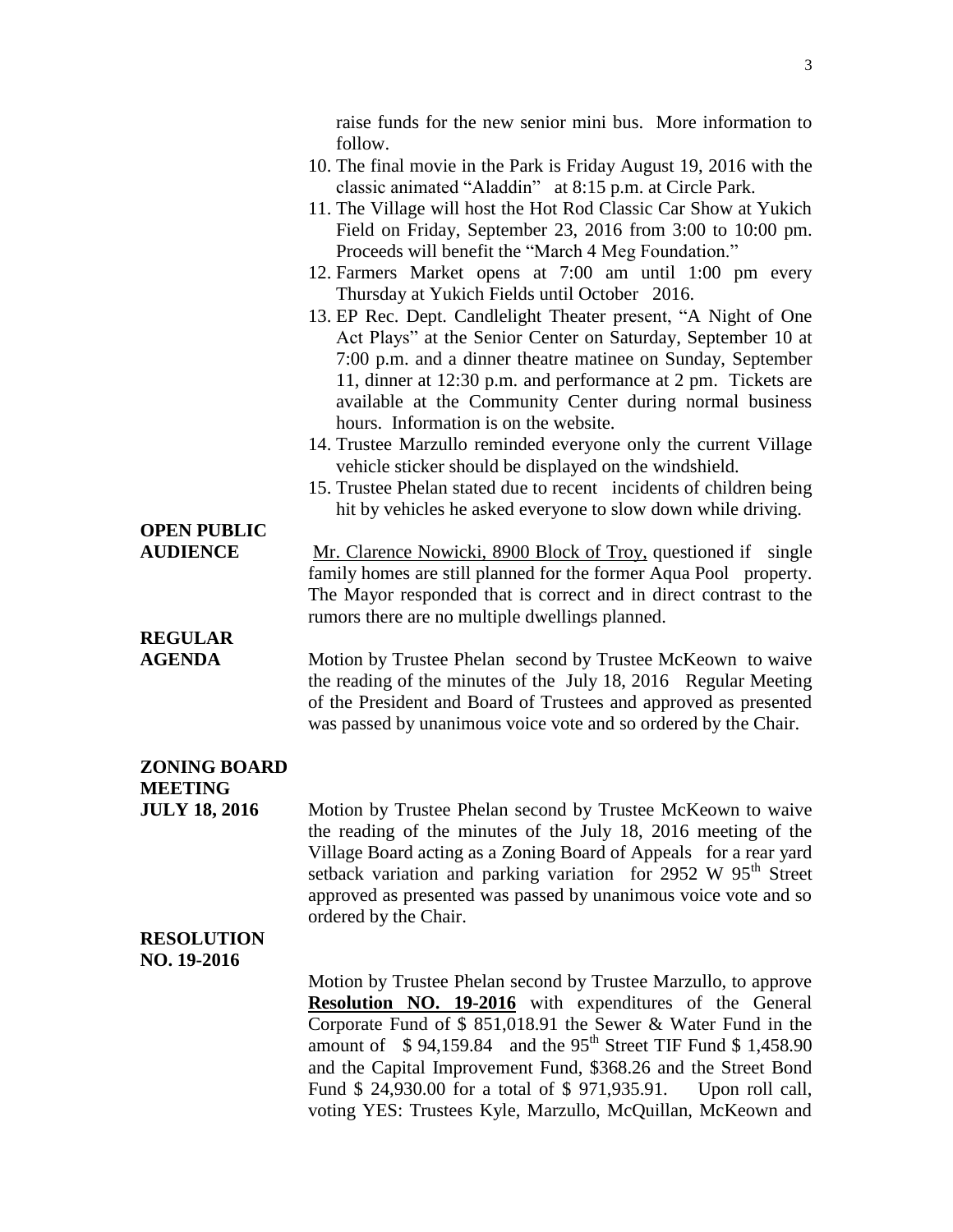Phelan; voting NO: NONE. The motion was passed and so ordered by the Chair.

#### **RESOLUTION NO. 20-2016**

Motion by Trustee McQuillan second by Trustee Phelan, to approve **Resolution NO. 20-2016** with expenditures of the General Corporate Fund of \$ 402,661.07 the Sewer & Water Fund in the amount of  $$ 52,427.24$  and the 95<sup>th</sup> Street TIF Fund \$ 5,902.71 and the Self Insurance Fund, \$ 3,009.84 and the Street Bond Fund \$ 77,350.00 for a total of \$ 541,350.86. Upon roll call, voting YES: Trustees McQuillan, McKeown, Phelan, Kyle and Marzullo; voting NO: NONE. The motion was passed and so ordered by the Chair.

### **VILLAGE COLLECTOR'S**

**REPORT** Motion by Trustee McKeown second by Trustee Marzullo to approve the Village Treasurer's report for July 2016 in the amount of \$ 2,580,389.89. The motion was passed by unanimous voice vote and so ordered by the Chair.

#### **WATER COLLECTORS**

**REPORT** Motion by Trustee Phelan second by Trustee McQuillan to approve the Water Collectors Report July 2016 with a total of \$ 711,952.79. The motion was passed by unanimous voice vote and so ordered by the Chair.

#### **VILLAGE TREASURER**

**REPORT** Motion by Trustee Marzullo second by Trustee Kyle to approve the Village Treasurer's report for July 2016 with \$ 6,160,566.68 in the General Fund and \$ 3,814,440.98 in the Sewer and Water Fund. The motion was passed by unanimous voice vote and so ordered by the Chair.

#### **BUSINESS CERTIFICATES**

Motion by Trustee McKeown by Trustee Marzullo to approve the business license regulation certificate for **WELL CARE PHARMACY**, to operate a pharmacy located in the medical office building located at 9760 S. Kedzie Avenue. Upon roll call, voting YES: Trustees McKeown, Phelan, Kyle, Marzullo and McQuillan; voting NO: NONE. The motion was passed and so ordered by the Chair.

Motion by Trustee Phelan second by Trustee Kyle to approve the business license regulation certificate for **BUFF & BLUSH STUDIO**, (2 chairs only) to operate a nail salon and make up studio located at 9250 S. Kedzie Avenue. Upon roll call, voting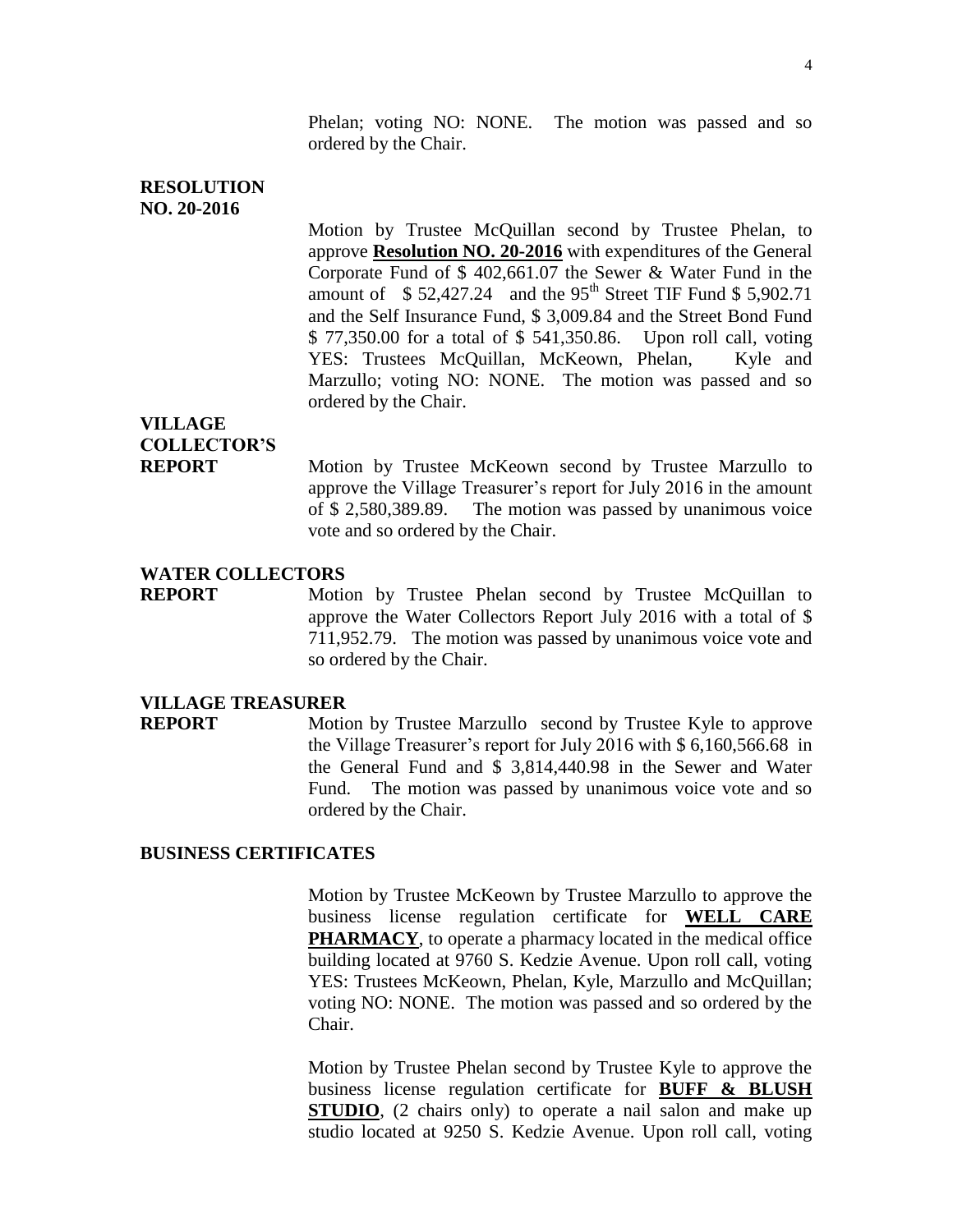YES: Trustees Phelan, Kyle, Marzullo, McQuillan and McKeown; voting NO: NONE. The motion was passed and so ordered by the Chair.

Motion by Trustee Phelan second by Trustee McKeown to approve the business license regulation certificate for **THE SWEET LIFE**, to operate salon/spa/massages located at 3408 West 95<sup>th</sup> Street in Evergreen Park. Upon roll call, voting YES: Trustees Kyle, Marzullo, McQuillan, McKeown and Phelan; voting NO: NONE. The motion was passed and so ordered by the Chair.

Motion by Trustee Kyle second by Trustee Marzullo to approve the business license regulation certificate for **UNIVERSITY OF CHICAGO PEDS**, to conduct a pediatric medical office located at  $2850$  West  $95<sup>th</sup>$  Street Suite 12, (Mary Potter Pavilion) in Evergreen Park. Upon roll call, voting YES: Trustees Marzullo, McQuillan, McKeown, Phelan and Kyle; voting NO: NONE. The motion was passed and so ordered by the Chair.

#### **ORDINANCE**

**NO. 22-2016** Motion by Trustee McQuillan second by Trustee Kyle to approve **ORDINANCE NO. 22-2015 "AN ORDINANCE AMENDING CHAPTER 12, MISCELLANEOUS PROVISIONS AND OFFENSES, ARTICLE VI, OFFENSES INVOLVING PUBLIC MORALS, DIVISION 1, GENERALLY, BY AMEN-DING SECTION 12-216, POSSESSION OF CANNABIS, OF THE MUNICIPAL CODE OF THE VILLAGE OF EVERGREEN PARK."** Upon roll call voting YES: Trustees McQuillan, McKeown, Phelan, Kyle and Marzullo: voting NO: NONE. The Motion was passed and so ordered by the Chair.

#### **FIRST AMENDMENT TO FINAL JUDGEMENT CASE NO 08-CH 34375 SR. OF MERCY**

Motion by Trustee Marzullo second by Trustee Kyle / Phelan to accept the Approval of First Amendment to Final Judgement and consent Decree in Case No.08-Ch 34375. Upon roll call voting YES: Trustees McKeown, Phelan, Kyle, Marzullo and McQuillan: voting NO: NONE. The Motion was passed and so ordered by the Chair.

### **MAYOR'S METRO CAUCUS & SOUTHWEST CONFERENCE**

**MAYORS DUES** Motion by Trustee Phelan second by Trustee McKeown to approve the request for the Mayors Caucus membership dues and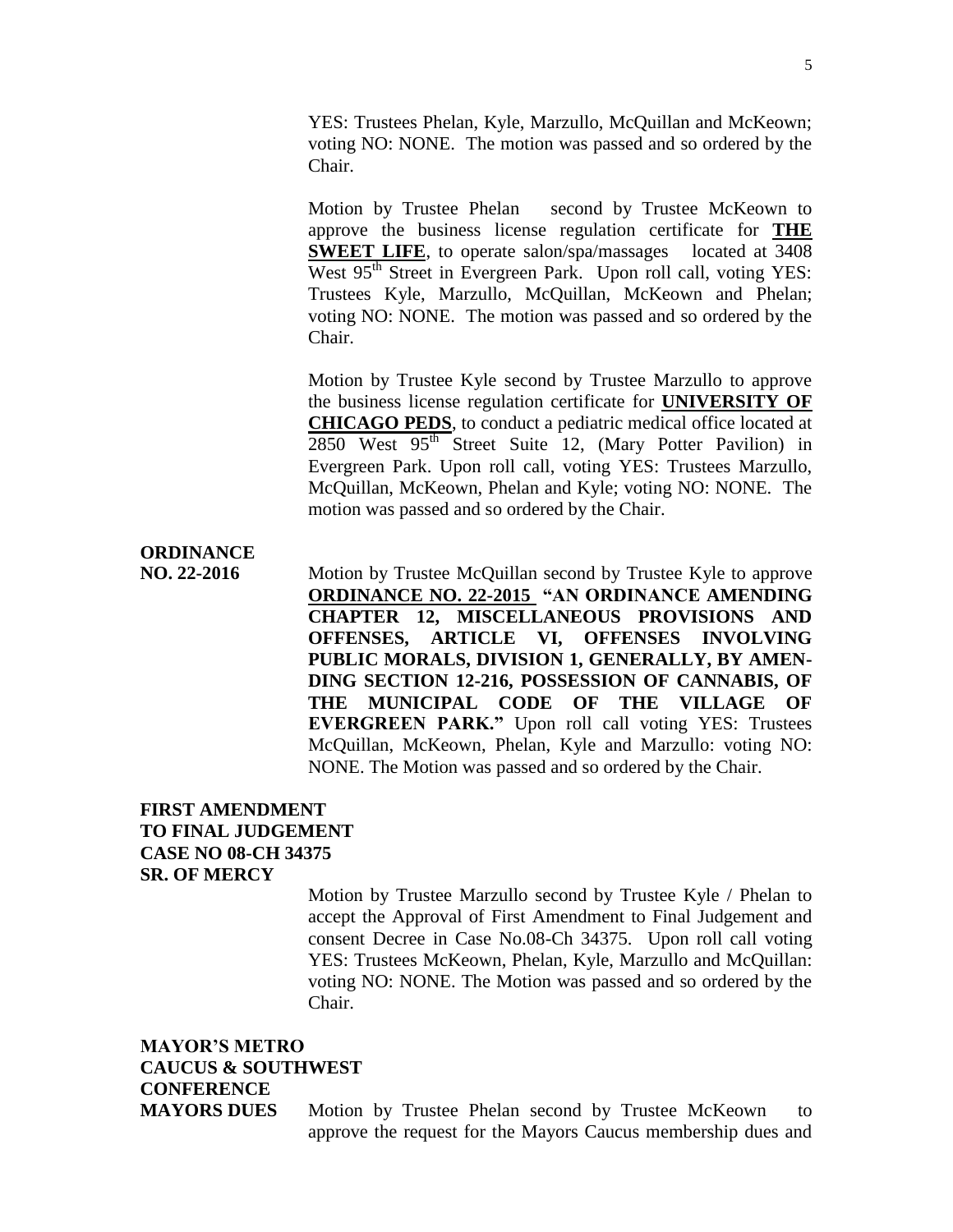the 2017 Southwest Conference of Mayors dues. The Southwest Conference dues are \$5,000 and the Metropolitan Mayor's Caucus for 2015-2016 is \$ 893.34 for the year; based on \$0.045 per capita rate. Upon roll call voting YES: Trustees Phelan, Kyle, Marzullo, McQuillan, and McKeown; voting NO: NONE. The Motion was passed and so ordered by the Chair.

# **POLICE DEPT.**

**VACANCY/HIRE** Motion by Trustee McQuillan second by Trustee Marzullo to approve Police Chief Saunders request to declare one vacancy due to the retirement of Sergeant Anthony Signorelli and hire one replacement patrol officer from the Probationary Patrol Officer Eligibility list. Upon roll call voting YES: Trustees Kyle, Marzullo, McQuillan, McKeown and Phelan; voting NO: NONE. The Motion was passed and so ordered by the Chair.

#### **9400 BLOCK OF HAMLIN REQUEST**

Motion by Trustee McQuillan second by Trustee Marzullo to approve the request from the residents of the 9400 Block of Hamlin for a barricade to restrict northbound traffic and per the Mayor to erect a 4-way stop sing at 9400 and Hamlin. Mr. Kozlarek, spoke from the audience on behalf of his neighbors requests. Upon roll call voting YES: Trustees Marzullo, McQuillan, McKeown, Phelan and Kyle; voting NO: NONE. The Motion was passed and so ordered by the Chair.

#### **NEW POLICE**

**COMMAND POST** Motion by Trustee Phelan second by Trustee McQuillan to approve the request from Police Chief Saunders to purchase a new Police Mobile Command Post. Upon roll call voting YES: Trustees McQuillan, McKeown, Phelan, Kyle and Marzullo; voting NO: NONE. The Motion was passed and so ordered by the Chair.

#### **MARTRYS FEST**

**REQUEST** Motion by Trustee McKeown second by Trustee Marzullo to approve the request from Queen of Martyrs Parish to hold the annual Martyrs Fest event on Friday, September 23 – Sunday, September 25, 2016. Upon roll call voting YES: Trustees McKeown, Phelan, Kyle, Marzullo and McQuillan; voting NO: NONE. The Motion was passed and so ordered by the Chair.

#### **MOST HOLY**

**REDEEMER 5K** Motion by Trustee Phelan second by Trustee McQuillan to approve the annual request from Most Holy Redeemer for the 5 K Raider Run on Thursday, September 15, 2106. Upon roll call voting YES: Trustees Phelan, Kyle, Marzullo, McQuillan and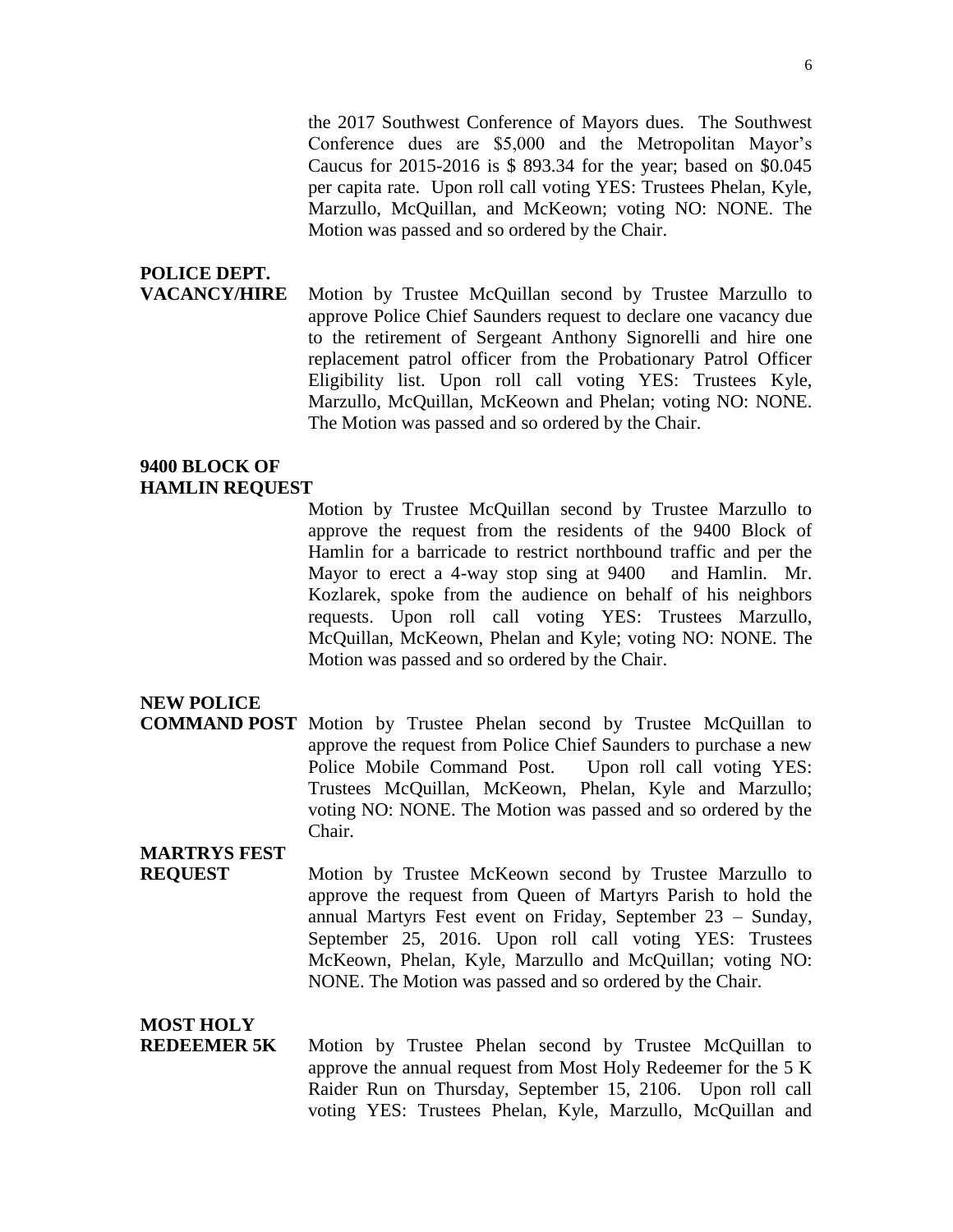McKeown; voting NO: NONE. The Motion was passed and so ordered by the Chair.

# **MHR MASS IN**

**PARK** Motion by Trustee Phelan second by Trustee Kyle to approve the annual request from Most Holy Redeemer for Homecoming Parade on Saturday, October 1, 2016 and the annual Mass in the Park on Sunday, September 11, 2016 at Duffy Park. Upon roll call voting YES: Trustees Kyle, Marzullo, McQuillan, McKeown and Phelan; voting NO: NONE. The Motion was passed and so ordered by the Chair.

#### **ST. BERNADETTE**

**RIBFEST** Motion by Trustee McKeown second by Trustee Kyle to approve the request from St. Bernadette for the Annual Rib Fest Saturday, September 10, 2016 from 4:00 p.m. to 11:00 p.m. Upon roll call voting YES: Trustees, Marzullo, McQuillan, McKeown, Phelan and Kyle; voting NO: NONE. The Motion was passed and so ordered by the Chair.

#### **AMERICAN**

**LEGION PARTY** Motion by Trustee McQuillan second by Trustee Phelan to approve the request from the American Legion Post #854 for an outdoor music festival on Saturday. September 10, 2016 from 3 to 11 p.m. Upon roll call voting YES: Trustees McQuillan, McKeown, Phelan, Kyle and Marzullo; voting NO: NONE. The Motion was passed and so ordered by the Chair.

## **LETTER TO**

- **THE CHAIR** The Chair stated he had received a letter from Mr. Bryan, on behalf of his 90 year old mother who has lived on the 9800 Block of Millard since 1949. She is opposed to lifting the admission ban for the Sisters of Mercy. The Chair did speak to him about his mother's concerns. The Chair wanted it to be in the public record that all the Board members did receive a copy of the letter for consideration.
- **DEPT. HEADS** OCS Director, Mary Ann Diehl reported Meijer Foods is once again donating to the Evergreen Food Pantry from August through September 24, 2016. Double days from September 1 through September 3, 2016 will result in a \$10.00 donation to be increased to \$30.00 donated to the Evergreen Park Food Pantry.

Dennis Duffy, Recreation Director, stated the Fall/Winter Program books are out and available. A free golf clinic will be held at Silver Lakes on September 8. The Chair stated the driving range is open and being remodeled and the pro from Silver Lakes, Mr. Jerry Vidovic will be available for lessons.